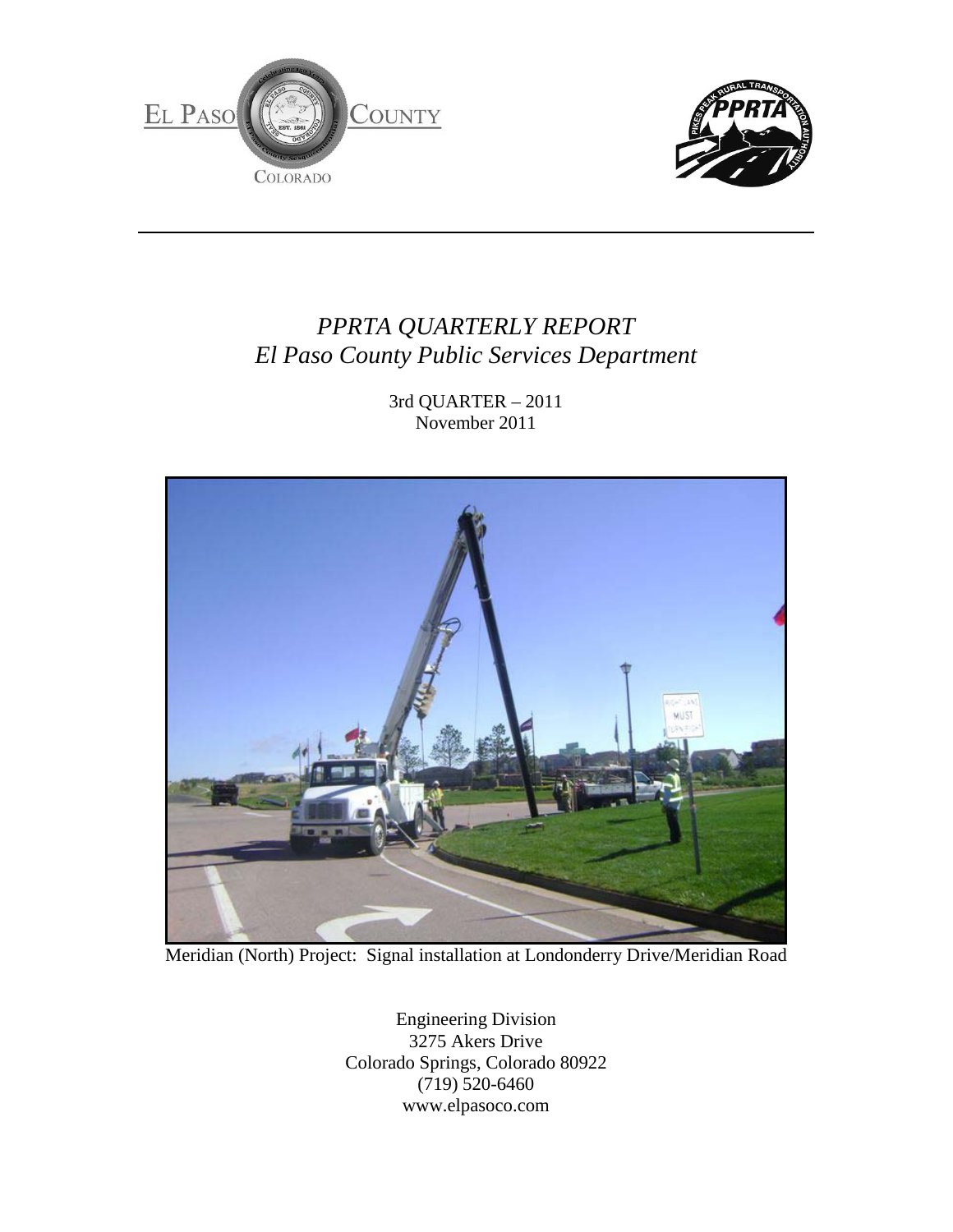## PROJECTS AND PROGRAM UPDATE TABLE OF CONTENTS

| 3rd Quarter Executive Summary<br><b>Capital Programs PPRTA Budget Summary</b> | 3<br>4    |
|-------------------------------------------------------------------------------|-----------|
|                                                                               |           |
| <b>Project Status Reports</b>                                                 |           |
| <b>Capital Projects</b>                                                       |           |
| <b>Hodgen Road Corridor Improvements</b>                                      | $5-6$     |
| Marksheffel Road                                                              | $7-8$     |
| <b>County Line Road</b>                                                       | 9         |
| Meridian Road (North)                                                         | $10 - 11$ |
| Meridian Road (South)                                                         | $12 - 13$ |
| <b>Stapleton Drive (West)</b>                                                 | 14        |

# **Maintenance Program**

| Concrete Surface Drainage Program | 15 |
|-----------------------------------|----|
| <b>Gravel Road Projects</b>       | 16 |
| <b>Asphalt Overlay Projects</b>   | 16 |
| Chip Seal Projects                | 16 |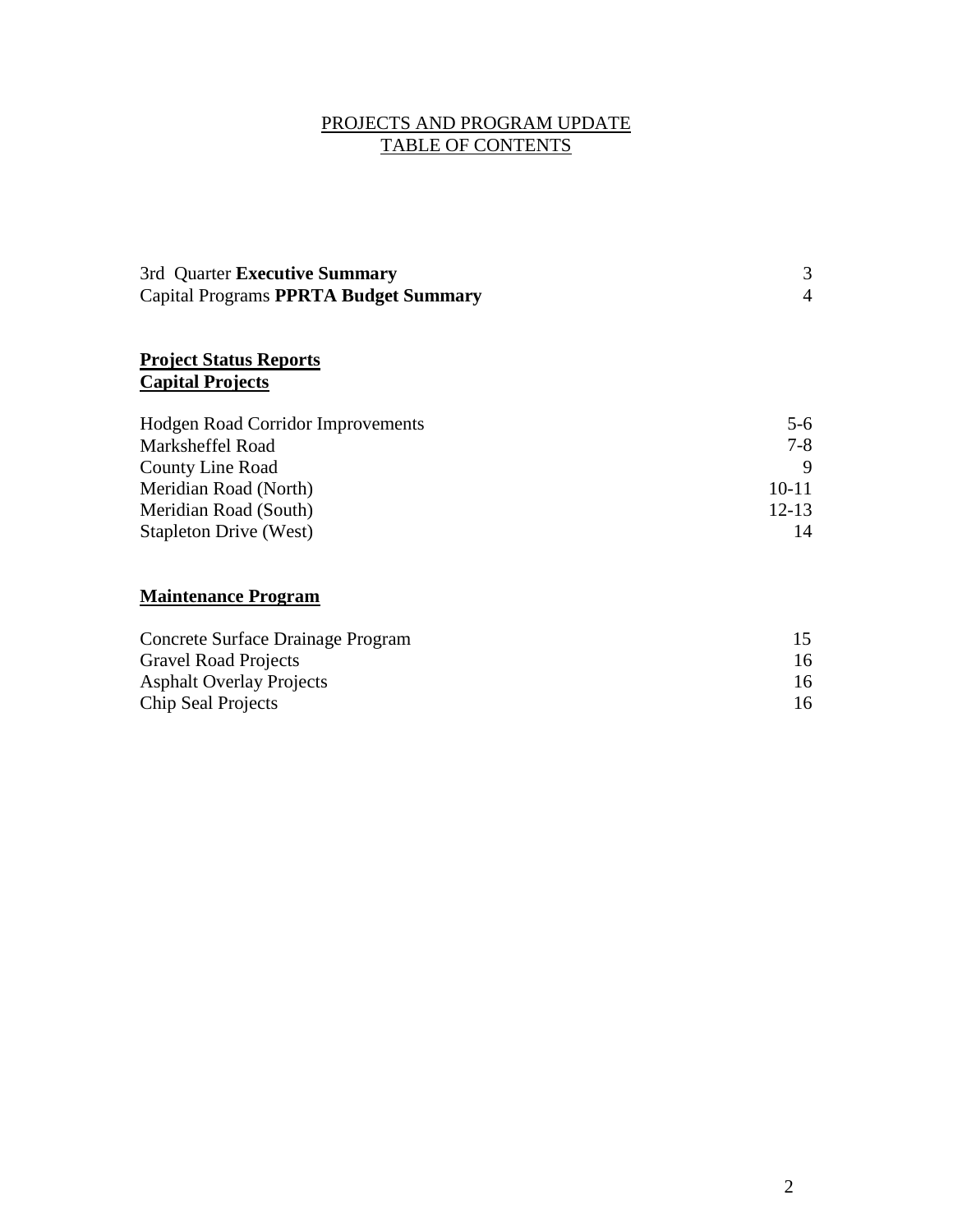#### **Executive Summary**

The third quarter saw continued progress with the County's PPRTA capital projects, as well as significant progress on the 2011 maintenance program.

The **Hodgen Road** project began in March 2011. The project remained on schedule to reopen the entire roadway to through traffic prior to October 31, 2011. During this quarter, phase two (from SH 83 to Farrar) was under construction and was closed to through traffic. County staff regularly maintained the detour routes.

The **Marksheffel Road** four lane project which includes the improvements between Colorado Tech Drive and North Carefree Circle continued to make substantial progress. Paving on the project was completed during the third quarter and a ribbon cutting ceremony was scheduled for October  $6<sup>th</sup>$ .

A contract amendment with Stantec Consulting to finalize the design, prepare construction documents, and to provide property acquisition services was approved during the second quarter for the **County Line Road** project. This allowed final design to commence during the third quarter, and for some key locations in the project, alternative designs are being developed and evaluated to minimize the impacts to adjacent properties. Additional coordination is planned with impacted property owners and Douglas County.

The construction on the **Meridian Road (North)** project will be substantially complete in October 2011. During the third quarter, the signal at Meridian Road/Londonderry Drive became operational and the southbound lanes from Stapleton Road to Woodmen Road were open to traffic.

The corridor analysis has been completed and the preferred alternative has been identified for the **Meridian (South)** project. The preliminary design has been completed and the 30% plan review meeting was held in August. The scope for final design is currently being developed. Recent traffic studies completed in conjunction with the project indicate that the improvements along US-24 at the intersections of "new" and "old" Meridian must be completed to facilitate the project. A special district was planning on completing the actual intersection improvements; however this has not yet occurred due to reported funding constraints. Further coordination is required with the district and CDOT concerning this issue.

In August, the paving was completed on the two-lane connection of **Stapleton Drive** from Eastonville Road to US 24 in Falcon. Erosion control, stabilization and fencing activities are underway and the roadway was scheduled to open to traffic in October 2011.

Significant work was completed in the third quarter with respect to the **2011 maintenance program**. Completed work includes 27.41 miles of Asphalt overlay, five miles graveling, and 166,307 feet of asphalt chip seal. Concrete Program work consisted of 6741 linear feet of curb and gutter, 6845 linear feet of sidewalk, 15 cross pans and 33 pedestrian ramps being constructed.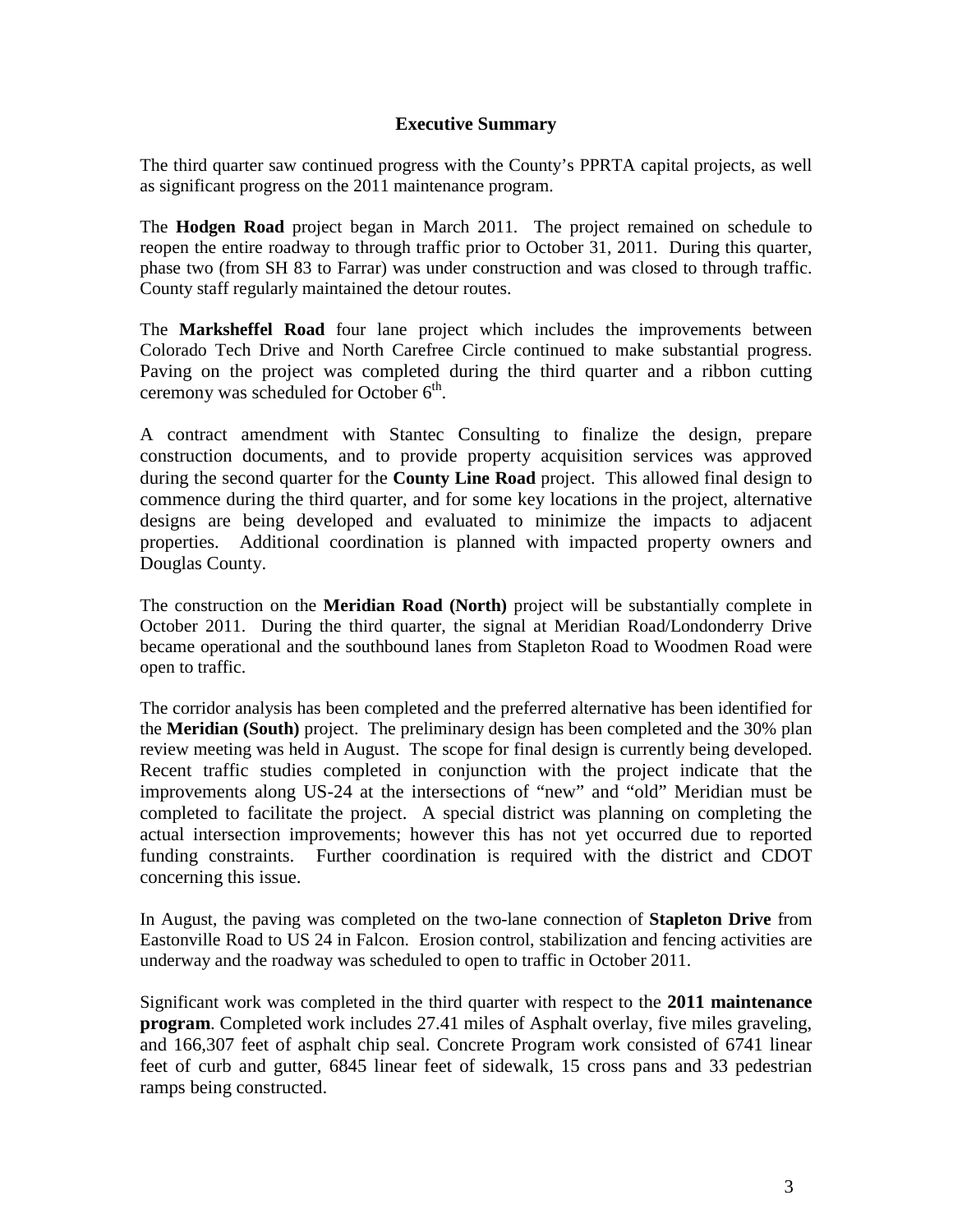#### **The following table summarizes the 2011 program budget for each project and identifies the current status of the project**.

| PPRTA- Group A- Capital Project Ten year Summary -<br>2011 Budget     |                                      |                                                    |                                                        |                           |                              |                          |               |
|-----------------------------------------------------------------------|--------------------------------------|----------------------------------------------------|--------------------------------------------------------|---------------------------|------------------------------|--------------------------|---------------|
| <b>Project Name</b>                                                   | Original<br>Project<br><b>Budget</b> | 2011<br><b>Revised</b><br>Project<br><b>Budget</b> | <b>Cumulative</b><br><b>Budget</b><br><b>Thru 2011</b> | <b>Budgeted -</b><br>2012 | <b>Budgeted</b><br>2013-2014 | Total<br><b>Budgeted</b> | <b>Status</b> |
| <b>Baptist-Hodgen Connection</b>                                      | 1,070,000                            | 2,062,003                                          | 2,062,003                                              |                           |                              | 2,062,003                | Completed     |
| <b>Akers Drive</b>                                                    | 2,300,000                            | 1,714,614                                          | 1,714,614                                              |                           |                              | 1,714,614                | Completed     |
| South Metro Accessibility                                             | 20,000,000                           | 25,581,582                                         | 25,031,821                                             | 219,761                   |                              | 25,251,582               |               |
| Phase I- Westmeadow Br.                                               |                                      |                                                    |                                                        |                           |                              |                          | Completed     |
| Phase II-SH 115 to B St.                                              |                                      |                                                    |                                                        |                           |                              |                          | Completed     |
| Phase III- PPCC to I-25                                               |                                      |                                                    |                                                        |                           |                              |                          | Completed     |
| Phase IV- B St to PPCC                                                |                                      |                                                    |                                                        |                           |                              |                          | Completed     |
| County Line Road Upgrade<br>I-25 to Furrow Road                       | 2,150,000                            | 4,267,553                                          | 2,827,188                                              | 1,440,365                 |                              | 4,267,553                | Design        |
| Meridian Road Widening<br>Woodmen Rd to Rex Rd                        | 5,500,000                            | 7,613,409                                          | 5,045,079                                              | 2,568,330                 |                              | 7,613,409                | Construction  |
| <b>Hodgen Road Upgrade</b><br>SH 83 to Eastonville ***                | 12,000,000                           | 16,665,180                                         | 16,465,180                                             | 200,000                   |                              | 16,665,180               | Construction  |
| <b>Baptist Road Widening</b><br>I-25 to Tari Dr                       | 6,200,000                            | 8,773,026                                          | 8,773,026                                              |                           |                              | 8,773,026                | Completed     |
| Struthers Extension/Jackson<br>Creek<br>Falcon Nest to Baptist Road   | 2,200,000                            | 3,714,500                                          | 3,714,500                                              |                           |                              | 3,714,500                | Completed     |
| Marksheffel Road Widening &<br>Extension<br>PAFB to Black Forest Road | 13,500,000                           | 19,298,835                                         | 19,298,835                                             |                           |                              | 19,298,835               | Construction  |
| <b>Baptist Road Widening</b><br>Mitchell Ave to I-25                  | 750,000                              | 1,044,729                                          | 200,000                                                | 844,729                   |                              | 1,044,729                | Planning      |
| <b>Baptist Rd RR Xing Overpass</b><br>at BNSF/ UP / Monument<br>Creek | 2,600,000                            | 3,621,727                                          | 148,308                                                | 973,419                   | 2,500,000                    | 3,621,727                | Planning      |
| Meridian Road Extension<br>Falcon Hwy to US 24                        | 375,000                              | 513,411                                            | 513,411                                                |                           |                              | 513,411                  | Design        |
| Stapleton Drive (West)-<br>Eastonville Rd to US 24                    | 1,250,000                            | 2.371,215                                          | 2,371,215                                              |                           |                              | 2,371,215                | Construction  |
| Marksheffel Road Widening<br>Mesa Ridge Pky to Hwy 24                 | 22,800,000                           | 31,759,762                                         | 0                                                      | 7,410,573                 | 24,349,189                   | 31,759,762               | Planning      |
| Stapleton Drive (East)-<br>US 24 to Curtis Road                       | 1,250,000                            | 1,741,215                                          | 0                                                      | 641,215                   | 1,100,000                    | 1,741,215                | Planning      |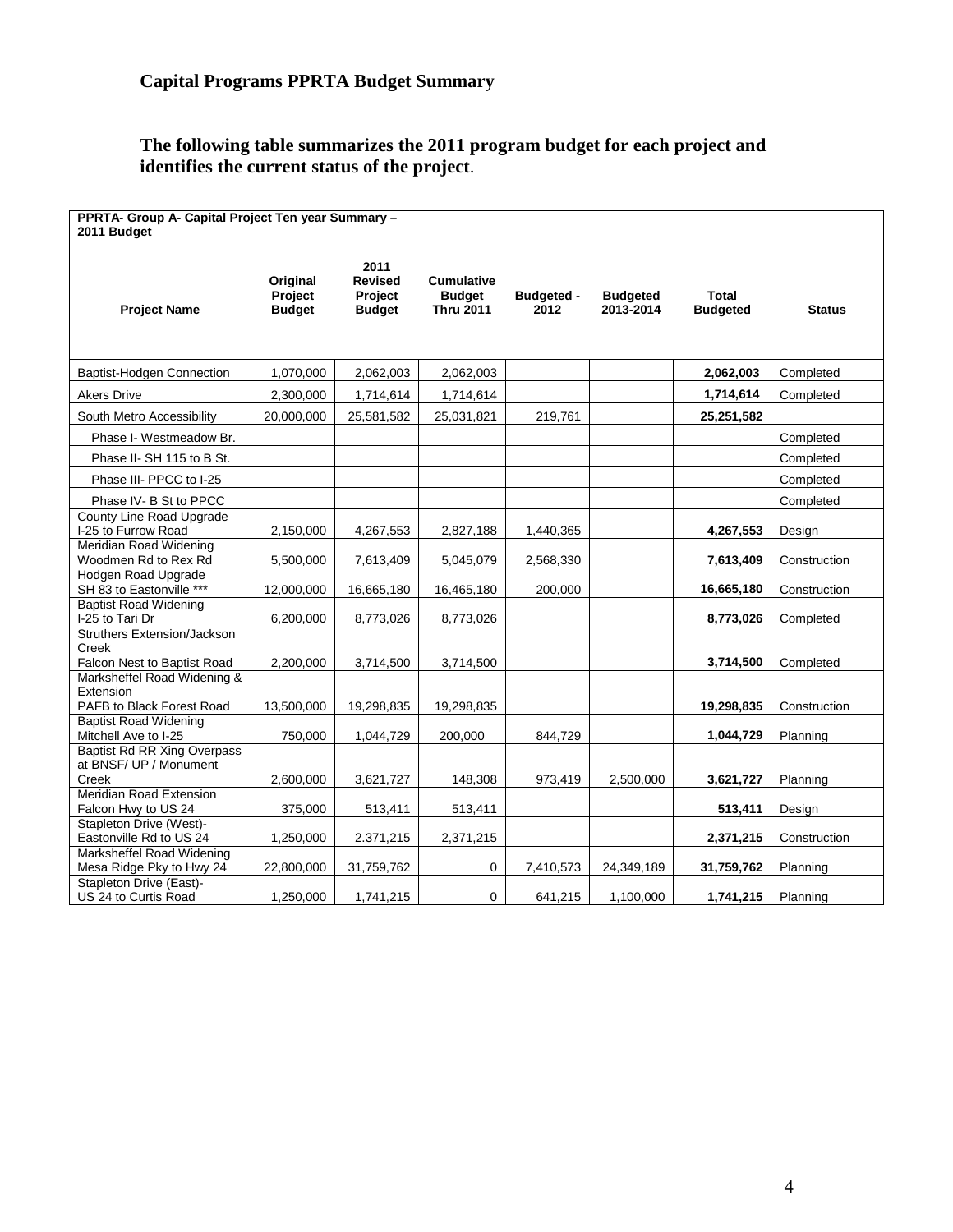## **Project Status Reports Capital Projects**

## **Hodgen Road Corridor Improvements**

**Project Description:** This project consists of safety improvements to upgrade Hodgen Road to two lane arterial standards from State Highway 83 through the Black Forest intersections.

## **Project Team:**

Designer: URS Corporation Construction Management: Wilson and Company Construction: R.E. Monks Construction Company

## **Cost Summary:**

- PPRTA budget  $$16,665,180$
- Total estimated project cost \$13.14 M
- Design/Property Acquisition Contracts authorized \$1,835,194
- Estimated property acquisition cost \$711,792
- Utility relocation design agreements authorized \$251,436
- Utility relocation construction authorized \$4,209,354
- Construction management authorized \$775,737
- Construction authorized \$5,312,858

## **Progress/Status:**

- Phase one of the project (Black Forest to Farrar) was open to through traffic during the last quarter. Phase two of the project is currently closed to through traffic (from SH 83 to Farrar).
- County staff continues to maintain the project detours and has regularly graded the roads and has added magnesium chloride as necessary.
- Seeding and mulching was completed in Phase 1 with significant growth through August and September.
- Roadway and slope grading and culvert installations were completed in Phase 2.
- Soil cement treatment of the roadway subgrade was completed in Phase 2 in anticipation of paving in early October.
- Utility relocations for Tri-State G&T and CenturyLink were completed, with minor work remaining for Mountain View Electric and Black Hills Energy.
- Property acquisition is nearly complete, with one parcel remaining.

## **Schedule/Target Dates:**

• Construction – The project will be substantially complete in November 2011.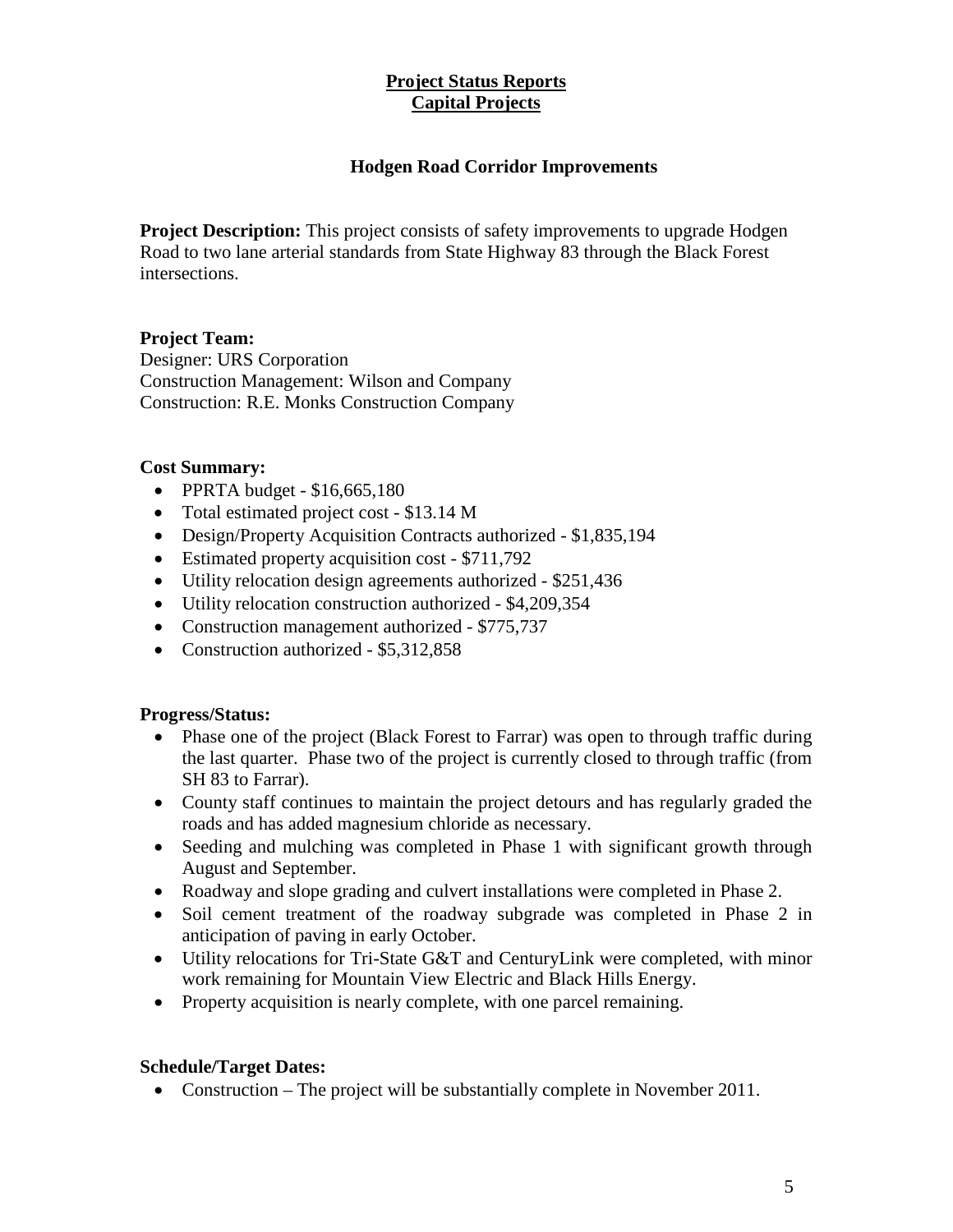

**Hodgen Road (Phase 2): Slope Grading and Tri-State Pole Adjustment** 



**Hodgen Road (Phase 2): Mainline Soil Cement Treatment**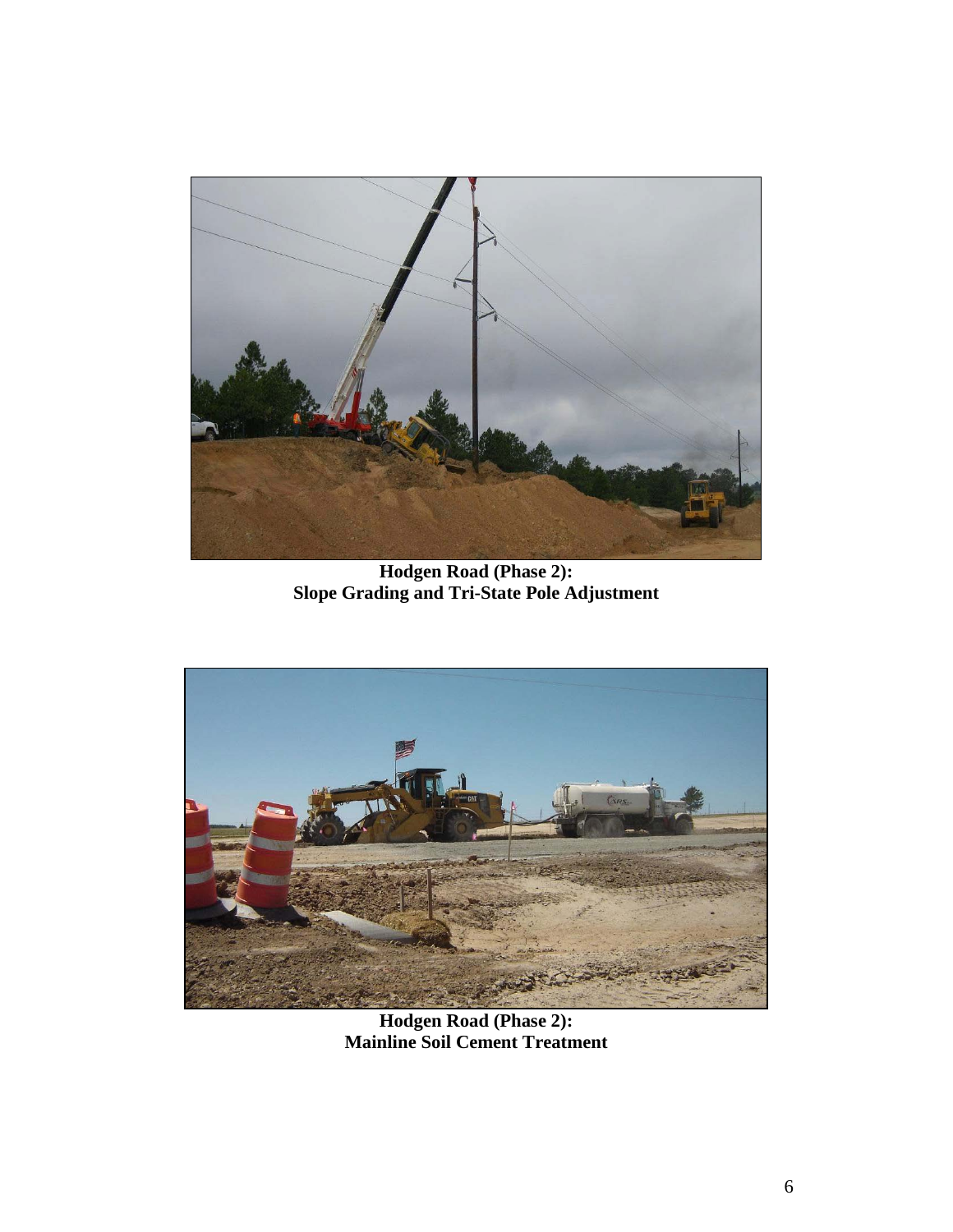#### **Marksheffel Road**

**Project Description:** This PPRTA project will expand Marksheffel Road to a four lane principal arterial between Dublin and Colorado Tech Drive. Ultimately this road is planned to be a six lane principal arterial roadway. Although preliminary design has been completed for the entire stretch, current program funding is not sufficient to accomplish the widening for the entire length. The first phase of construction will build the improvements between Colorado Tech Drive and North Carefree. Future phases will depend on additional funding being identified.

The first phase of construction has been awarded to R.E. Monks Construction and construction is underway. The road will be reconstructed to provide a four lane curb and gutter section with a raised center median. Auxiliary and bike lanes will be provided as required, and the intersection at Marksheffel and Constitution will be reconstructed with new signals to accommodate the widened roadway. The construction will include a storm drain system as well as two water quality ponds. The vertical profile of the expanded roadway will be revised as required and will entail the rebuilding of the intersection of Marksheffel and North Carefree. The new four lane section will transition back to the existing two lane section just north of this intersection.

There are significant utility relocations and new installations required in this section to accomplish the improvements. The improvements have required that additional ROW and easements be obtained along both sides of the corridor to facilitate the improvements.

## **Project Team:**

Designer: -Wilson & Company - (Constitution to Dublin) Designer: - Matrix Design Inc. - (Colorado Tech to Constitution) Construction Management: Jacobs Engineering Construction Contractor: R.E. Monks Construction

#### **Cost and Schedule Summary:**

- PPRTA budget \$19,298,835
- Contracts authorized \$11,840,577
- Utility Reimbursement Agreements Authorized \$3,810,996
- Property Acquisition (paid or checks requested) \$3,367,904
- Property acquisition 2009/2010/2011
- Utility Relocation –2010/2011
- Construction  $-2010/2011$

#### **Progress/Status:**

- The construction contract was awarded to R.E. Monks in May with the contractor mobilizing on site after the 2010 Memorial Day weekend.
- Roadway paving including top mat was completed.
- Sidewalk construction and concrete median work are proceeding with completion of this work scheduled for early October.
- Installation of signing and striping for the new roadway have commenced with completion targeted for early October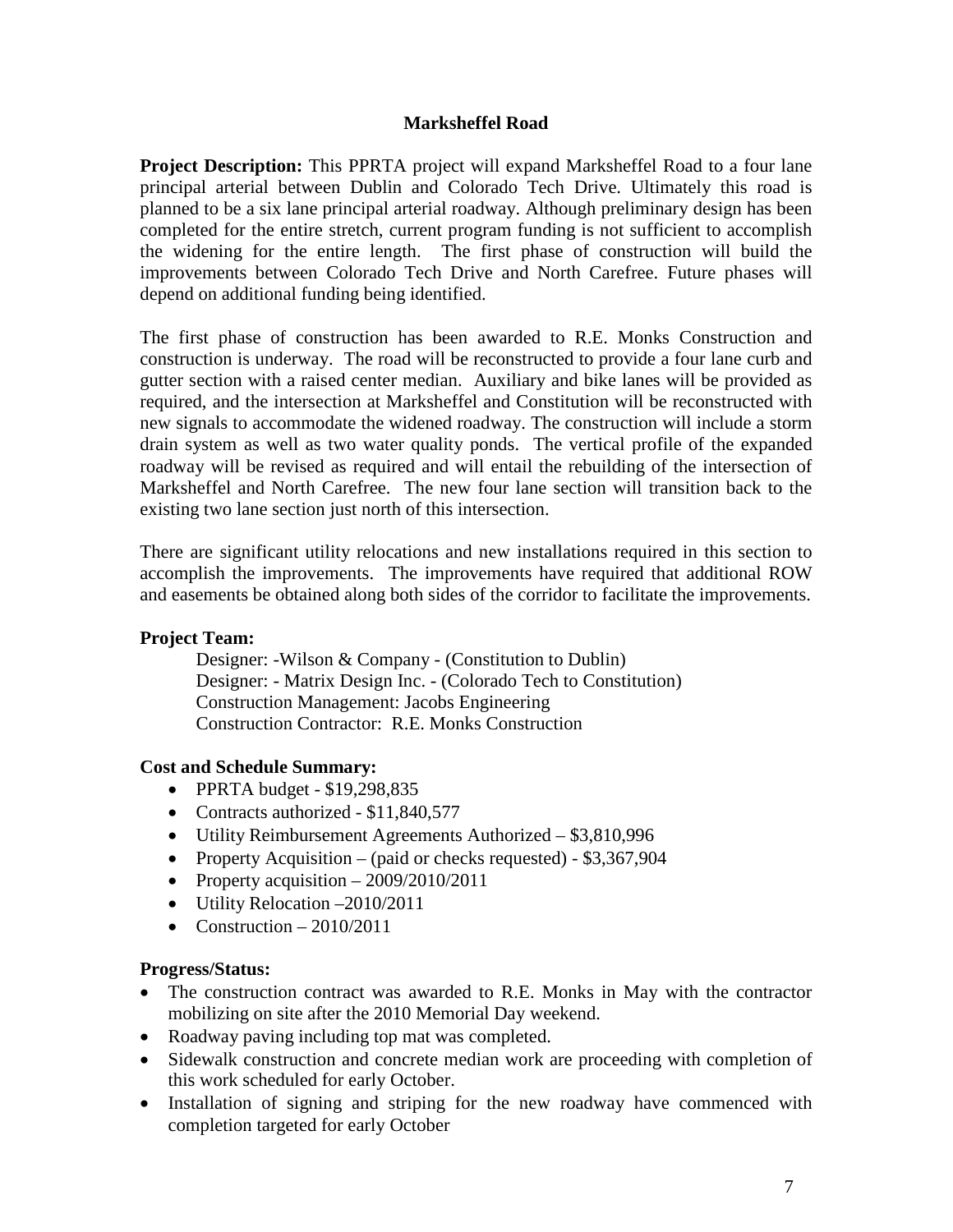- Fencing along the ROW is proceeding with completion anticipated in early October.
- Punch list items are being developed.
- A ribbon cutting ceremony was scheduled for October 6, 2011



**Marksheffel Road (North): new north bound lanes between Constitution and North Carefree**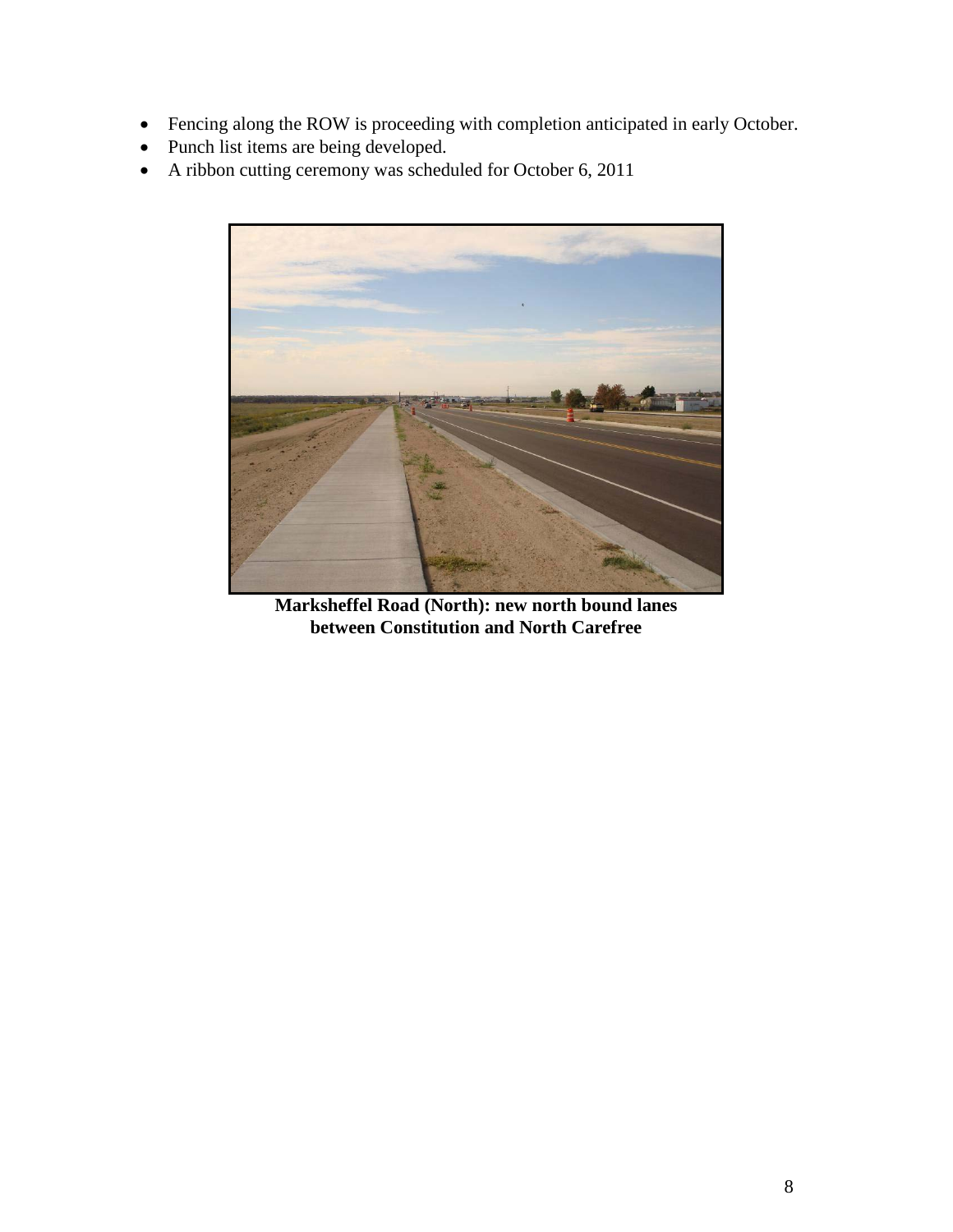#### **County Line Road (I-25 to Furrow Road)**

**Project Description:** This project will institute safety improvements along the corridor between I-25 and Furrow Road to include adding shoulders, revisions to the vertical profile and horizontal alignments, drainage improvements, providing turn lanes at key intersections and major reconstruction and widening of the intersection at Furrow Road

#### **Project Team:**

Designer: Stantec Consulting

#### **Cost Summary:**

- PPRTA budget \$4,267,553.00
- Contracts authorized \$806,636.37
- Amounts invoiced \$517,383.10
- Property Acquisition- 2011/2012
- Utility Relocation- 2012
- Construction-2012/2013

#### **Progress/Status:**

- Planned project improvements will include adding shoulders, reconfiguring the horizontal and vertical profiles in the area just west of Furrow Road and realigning the intersection at Furrow Road including providing turn lanes to accommodate the future traffic needs. Improvements in the vicinity of Furrow road related to shifting the intersection and revising the horizontal and vertical alignments and providing the needed turn lanes will require obtaining additional right of way and easements from several adjacent property owners both within El Paso County and Douglas County. Some of the property impacts to accomplish these improvements are significant.
- Acquisition of right of way and easements from the conservation easements in Douglas County on the north side of County Line Road will also be required for the shoulder widening improvements.
- The Board approved an increase in the County Line Road budget with the addition of \$525,000 from the 2010 supplemental revenues.
- A contract amendment with Stantec Consulting to finalize the design, prepare construction documents, and to provide property acquisition services was approved at the August PPRTA Board meeting.
- Final design is underway and alternative horizontal and vertical alignment configurations between Vista Clara Drive and Furrow Road are being developed and evaluated to try and minimize the impacts to adjacent properties.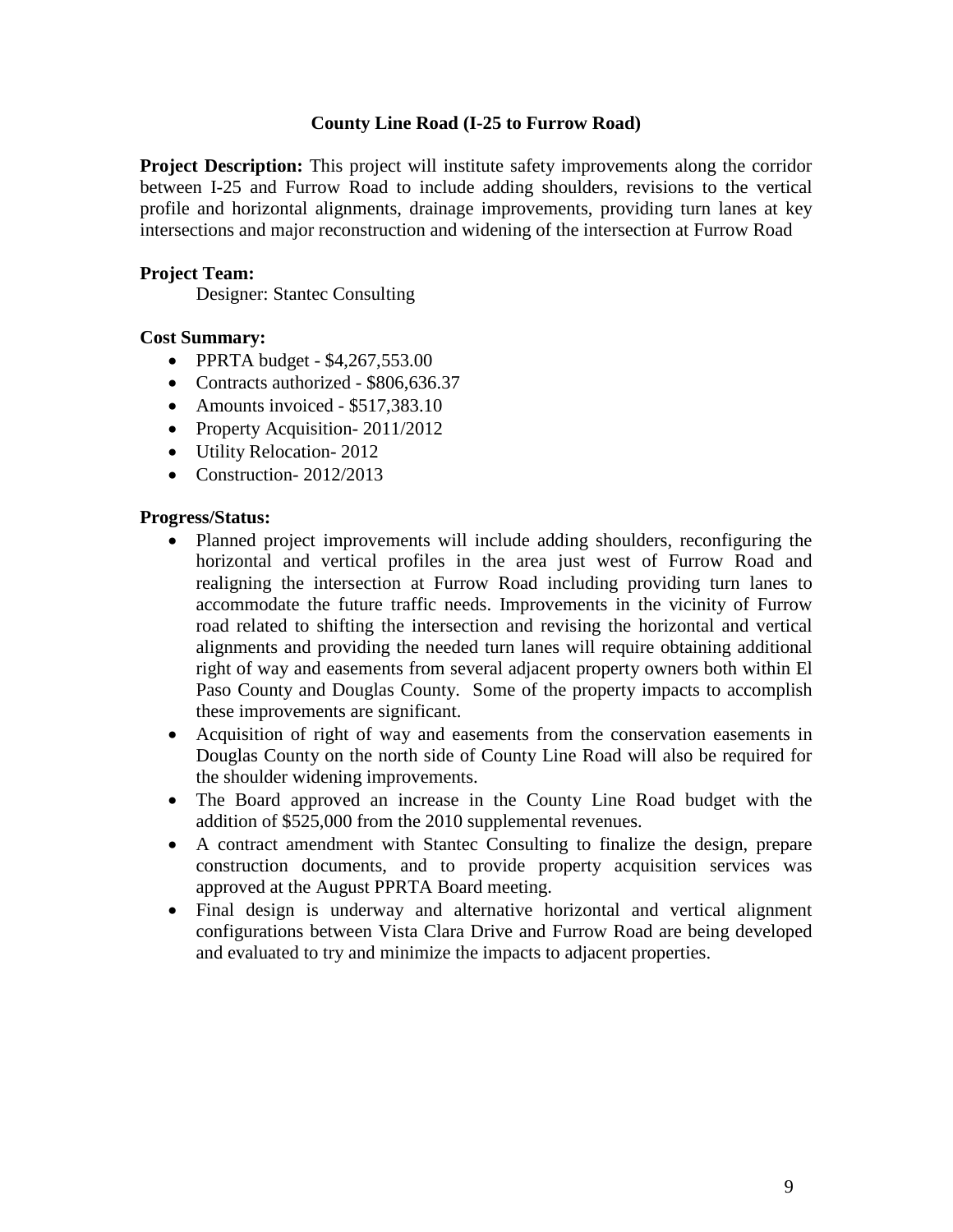#### **Meridian Road (North)**

**Project Description:** This project included overall corridor analysis and preliminary design between Rex Road and Woodmen. The interim project now under construction will replace the southbound lanes between Stapleton and Woodmen. The interim project will also add an additional southbound left turn lane at Woodmen. The intersection at Londonderry and Meridian will be signalized.

#### **Project Team:**

Designer: URS Corporation Construction Contractor: Rocky Mountain Materials and Asphalt, Inc. Construction Management: El Paso County Engineering Division

#### **Cost and Schedule Summary:**

- PPRTA budget **-** \$7,613,409
- Total estimated project cost \$4,554,932
	- o Design Contract authorized \$1,497,378
	- o Property acquisition authorized \$2,875
	- o Utility relocation design agreements authorized \$67,500
	- o Utility relocation construction authorized \$540,613
	- o Construction authorized \$2,446,566

#### **Progress/Status:**

- Paving is complete.
- Utility relocations are complete.
- Culvert installation at the Bent Grass intersection is complete.
- Construction of the signal at the intersection Londonderry and Meridian has been completed and became operational in September.
- South bound lanes of Meridian were completely opened to traffic on September  $10^{th}$ .
- Property acquisitions are nearing completion with one parcel outstanding.
- Guardrail will be installed in late November 2011 northwest of the Woodmen and Meridian intersection to protect Mountain View Electric poles adjacent to the roadway. These poles are ultimately planned to be relocated once the property acquisition on the remaining parcel is complete. County is currently pursuing a possession and use agreement for the remaining parcel.

#### **Schedule/Target Dates**

• The project will be substantially complete in October 2011.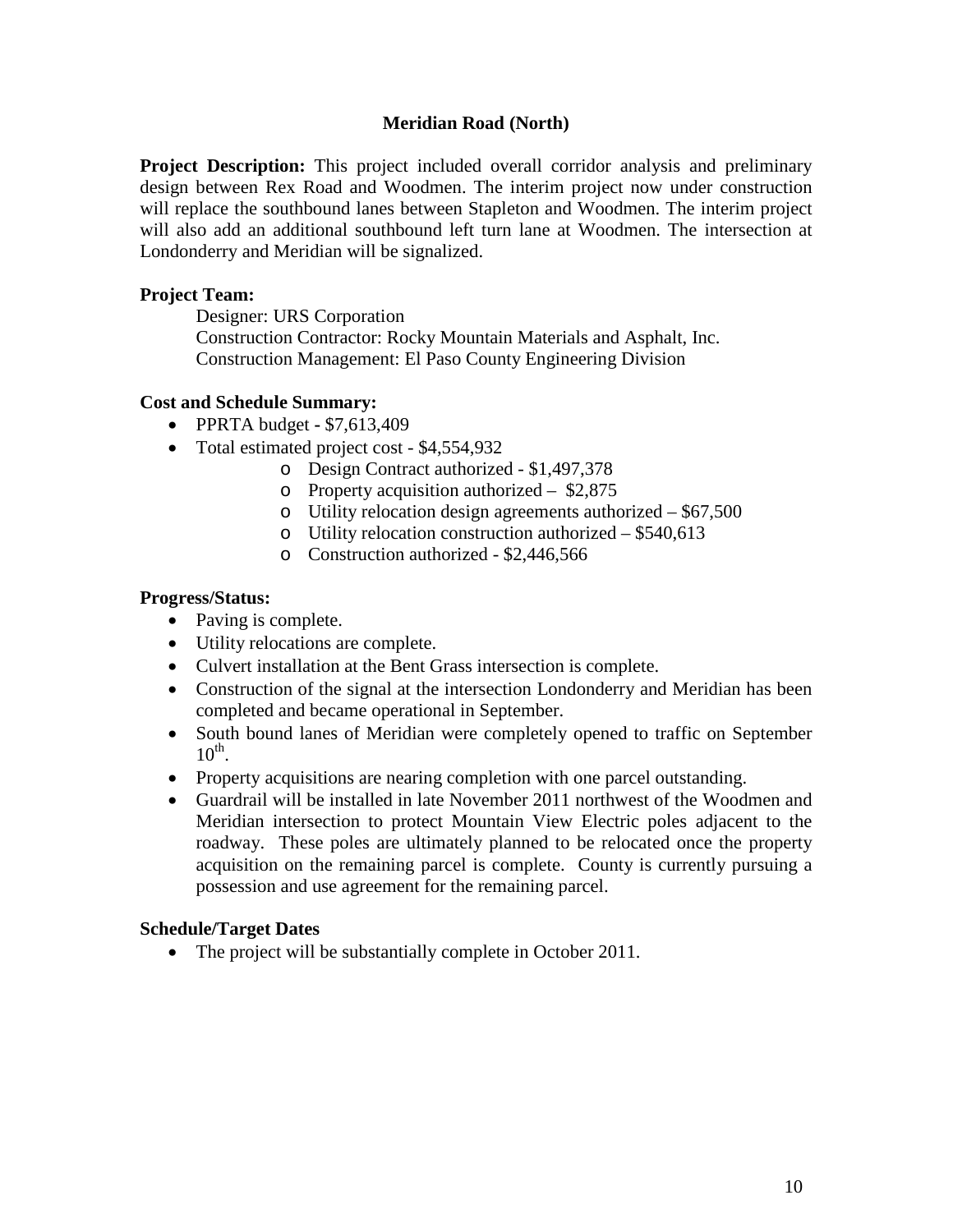

**Meridian Road (North): Completed concrete median, paving and striping at the intersection of Meridian Road and Woodmen Road.**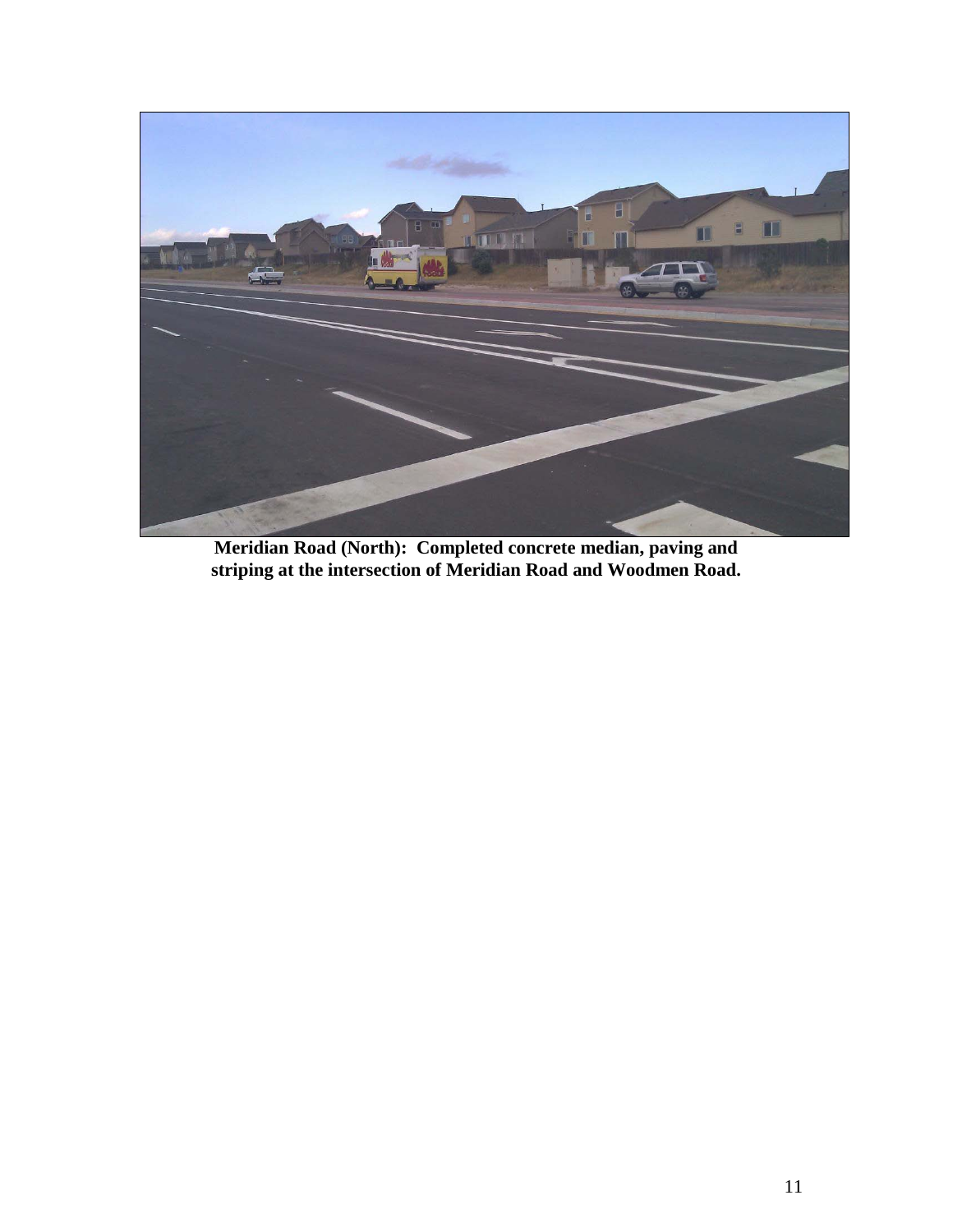## **Meridian Road (South)**

**Project Description:** This project is for the realignment of Meridian Road between US-24 and Falcon Highway in conjunction with the Falcon Park and Ride Project.

## **Project Team:**

Designer: HDR

#### **Cost and Schedule Summary:**

- PPRTA budget  $$513,411.00$
- Federal funds/local match: \$1,221,000.00/\$305,250.00. This includes anticipated funds from two federal grants under the Congestion Mitigation and Air Quality (CMAQ) Program and the Transportation Enhancement (TE) Program. The County will provide the local match portion of these grants.
- Contracts authorized- \$179,077.80 (corridor planning and engineering) \$166,674.00 (preliminary design)

#### **Progress/Status:**

- Site development alternative was chosen. Corridor Planning and Engineering has been completed. Preliminary Engineering contract awarded in 2010 and design is underway.
- Federal grants will require an Intergovernmental Agreement (IGA) with Colorado Department of Transportation (CDOT) before funds become available. IGA has been approved by CDOT and El Paso County.
- The 30% preliminary design is has been completed and a design review meeting with stakeholders was held in August. The scope for the contract extension to commence final design is being developed.
- It is anticipated that funding will not be sufficient to cover construction of all the improvements required. The initial efforts will be focused on identifying the needed improvements and configuration and carrying the design as far as possible, while strategizing on an implementation plan.
- A portion of improvements at New Meridian/US-24 have been completed in conjunction with the Falcon Highlands development for Meridian Road between Woodmen Road and US-24. FHMD was planning on completing the actual improvements to facilitate the connection of "new" Meridian at US-24, however this has not yet occurred due to reported funding constraints of the developer and the FHMD.
- There are several issues related to the safety and capacity along US-24 at the "old" and new" Meridian Road intersections. Critical issues include the timing of lane improvements and the addition of the intersection and signal at the "new" Meridian Road/Woodmen Road intersection and the timing of removal of the signal and addition of improvements to facilitate right-in/right-out access restrictions at "old" Meridian Road/Woodmen Road intersection.
- Recent traffic studies completed in conjunction with the Park and Ride Project/Meridian (South) extension indicate that the improvements along US-24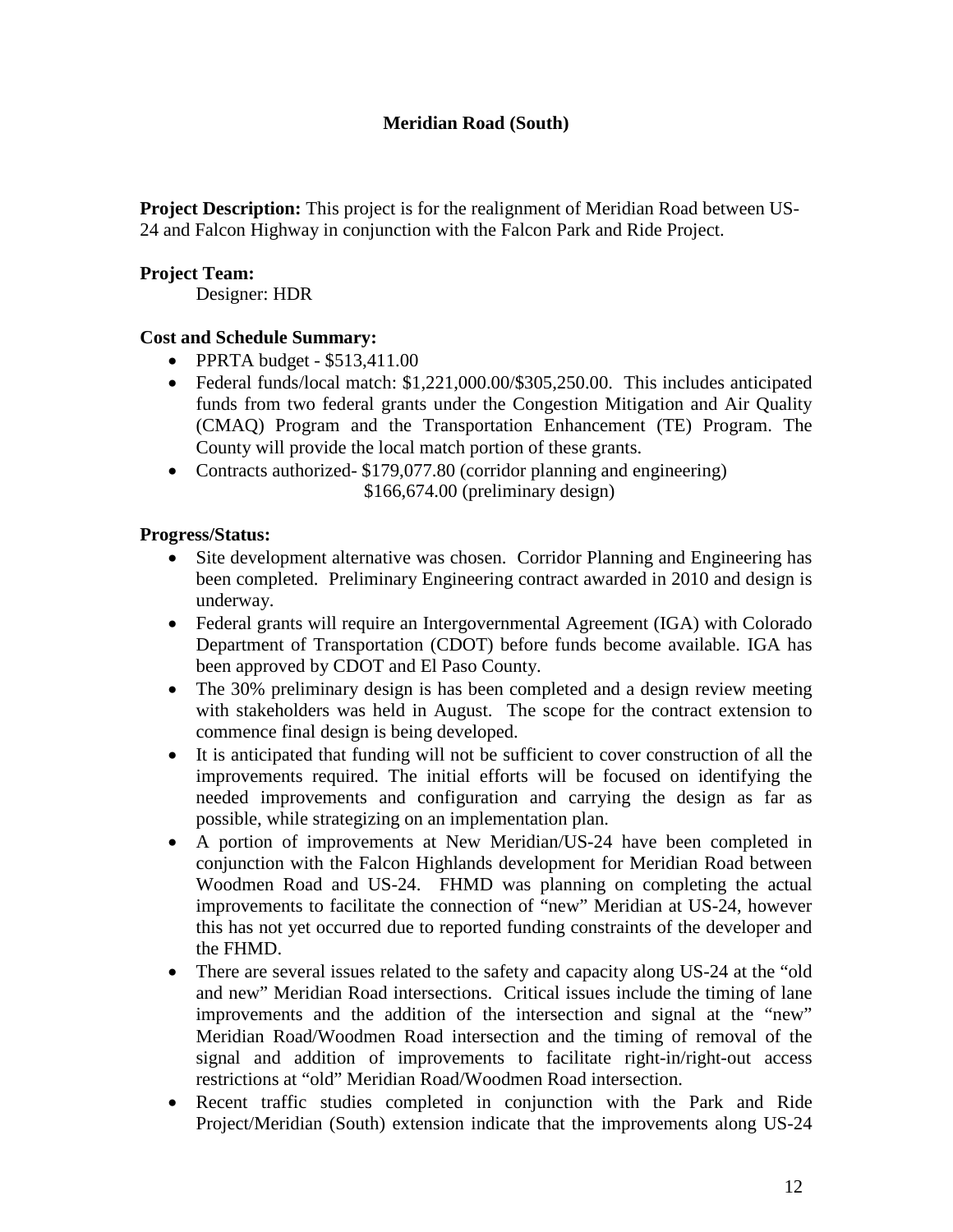at the intersections of "new" and "old" Meridian must be completed to facilitate the Park and Ride project and the realignment of "New" Meridian Road. Further coordination is required with the Falcon Highlands Metropolitan District and Colorado Department of Transportation concerning this issue.



**Meridian (South)/Falcon Park and Ride: Looking south east from the future intersection of Meridian Road/US-24**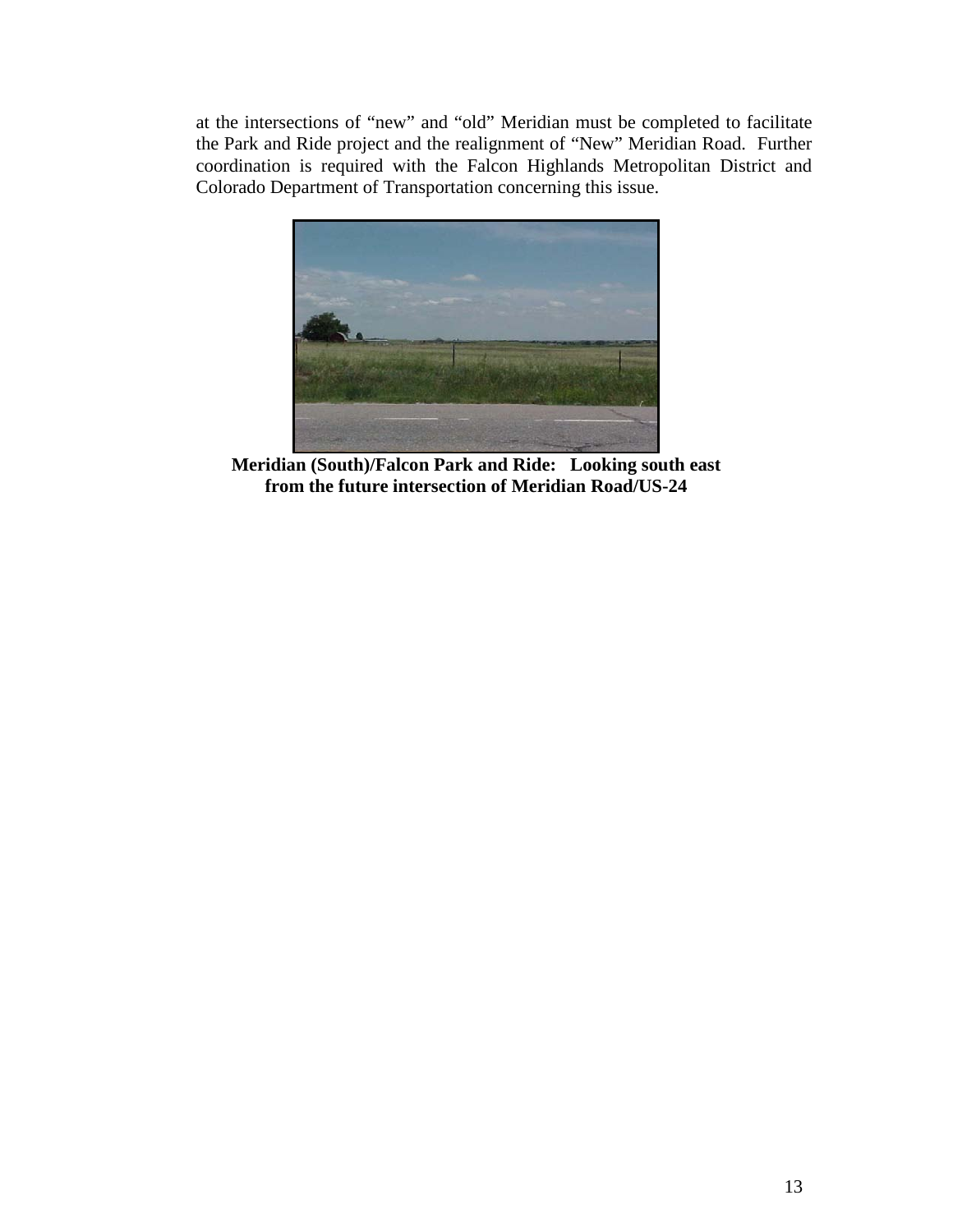## **Stapleton Drive (West)**

**Project Description:** Stapleton Drive currently terminates East of Eastonville Road. The project extends Stapleton to the East making the initial two-lane connection with US Highway 24. Turn lanes and widening are included on US Highway 24 to accommodate the new intersection.

## **Project Team:**

Designer: JR Engineering Construction Contractor: Rocky Mountain Materials and Asphalt, Inc. Construction Management: El Paso County Engineering Division

#### **Cost and Schedule Summary:**

- PPRTA budget **-** \$2,371,215
- Total estimated project cost \$2,261,533
	- o Design Reimbursements authorized \$224,012
	- o Property acquisition authorized \$2,505
	- o Utility relocation construction authorized \$73,245
	- o Construction authorized \$1,961,771

#### **Progress/Status:**

- Utility relocations have been completed.
- Property acquisitions are complete.
- Drainage infrastructure is complete.
- Paving was completed at the end of August.
- Erosion control, stabilization and fencing activities are currently in progress.

#### **Schedule/Target Dates**

• Roadway was scheduled to open to traffic in October 2011.



**Stapleton Road (West): completed paving and striping at its intersection with US-24**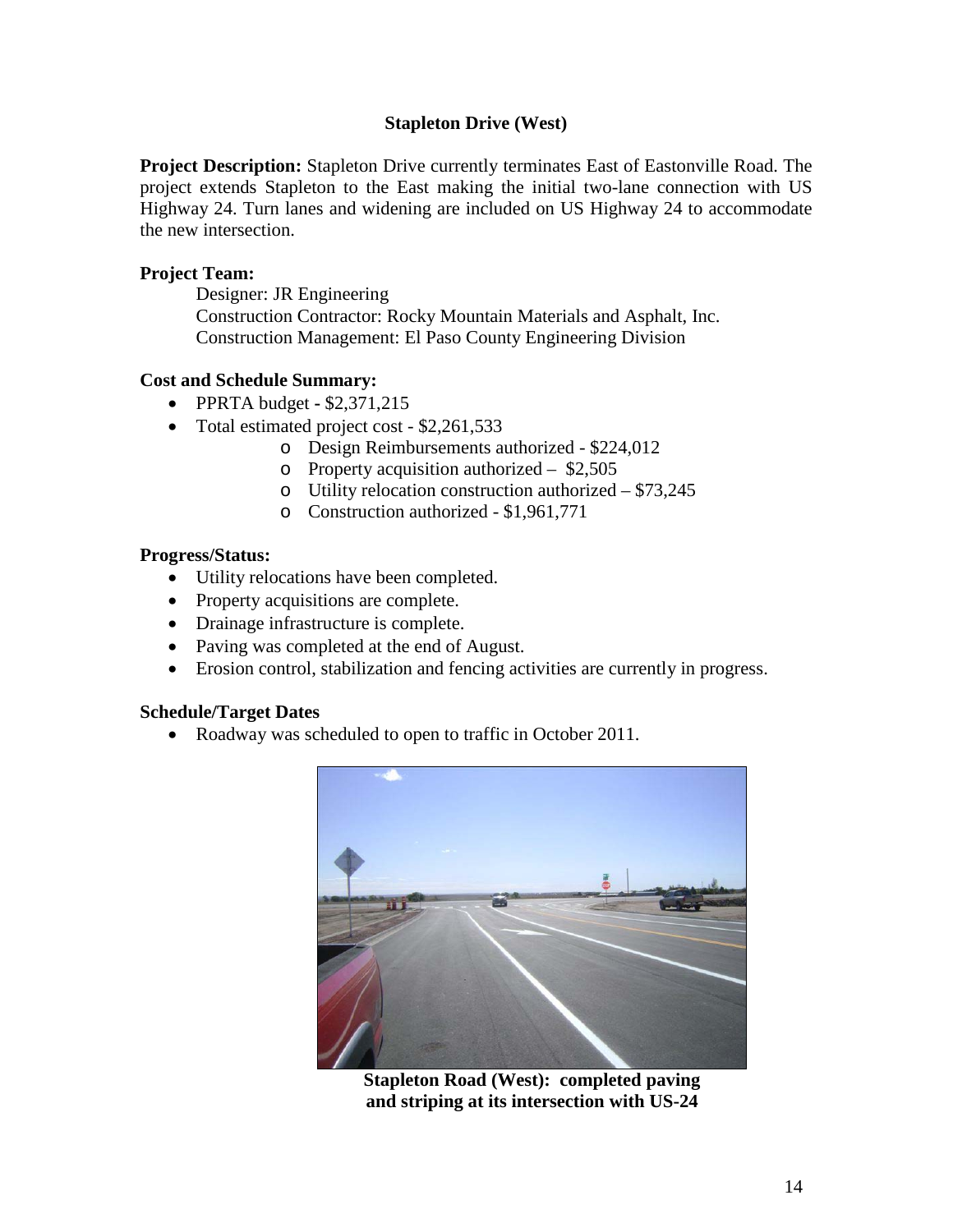## **Maintenance Projects**

At the end of the third quarter, AA Construction Company had started 105 of 106 projects and completed 104 of those.

#### **Concrete Surface Drainage completed in 3rd Quarter**  $Location$

| 285 Sedona Drive               |
|--------------------------------|
| Baptist & Gleneagle            |
| 15420 Holbein Drive            |
| 12775 Angelina Drive           |
| Liberty Grove & Waterbury      |
| 4408 Anvil Drive               |
| Harvest Moon & Peaceful Meadow |
| 9355 Summer Meadow             |
| 7480 Cabin Ridge Drive         |
| 716 Raemar Drive               |
| 414 Niagara Street             |
| 137 Bradley Street             |
| 21 N. Ely Street               |
| <b>46 Amherst Street</b>       |
| 119 Ithaca Drive               |
| 113 Linden Drive               |
| Putnam & Harbourne             |
| Hugh Martin & Modell           |
| 4920 Gibbon Street             |
| 120 Dix Circle                 |
| 633 Hackberry Street           |
| 100 Sumac Drive                |
| 1400 Hallam                    |
| 100 Block of Davie Drive       |
| 104 Steven Drive               |
| Davie & Birch                  |
| 4035 Allgood Drive             |
| Liberty Grove & Londonderry    |
| 7883 Tomkins Road              |
|                                |
|                                |